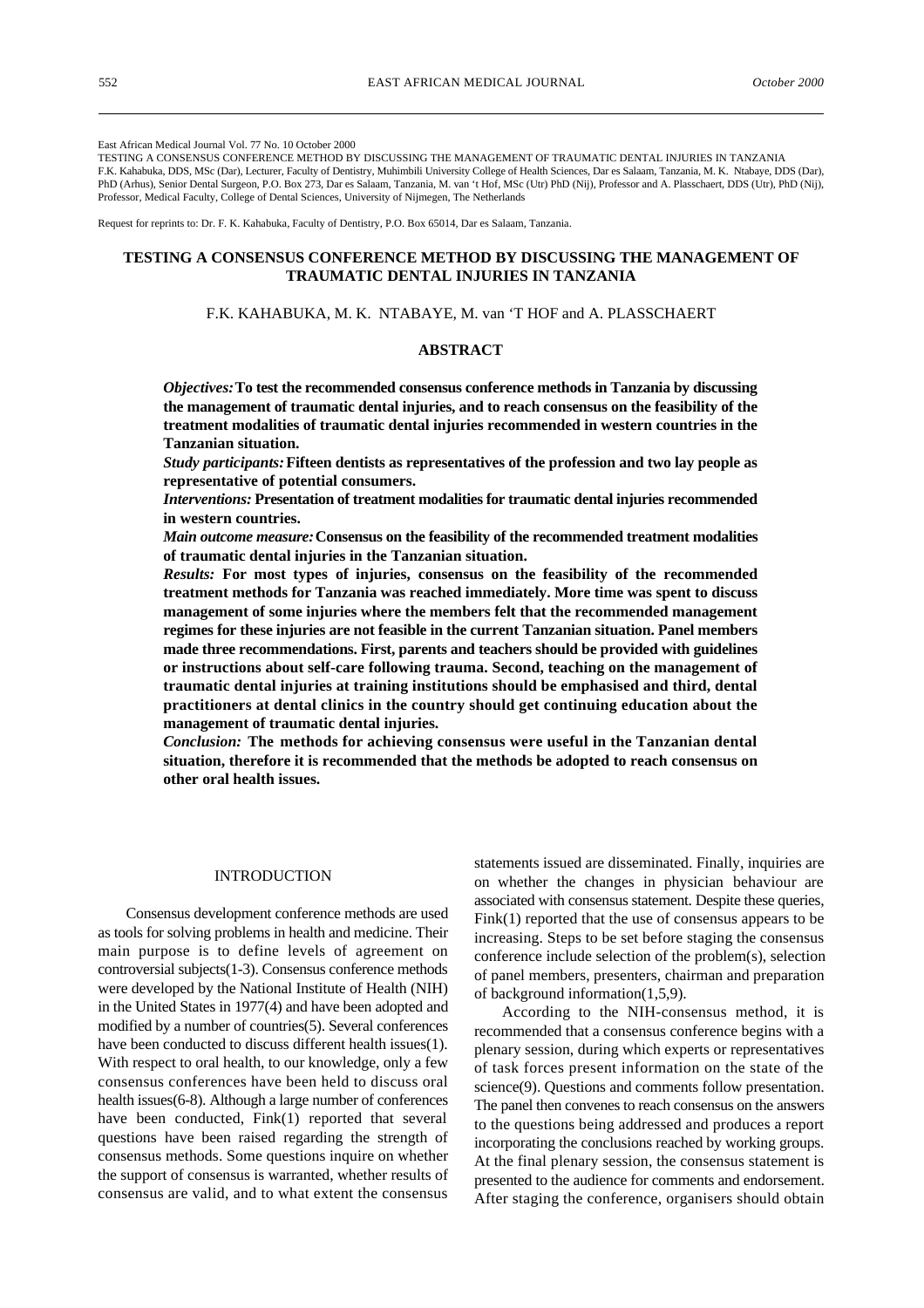professional and political support, and disseminate results of the conference to relevant bodies.

The current consensus conference was organised in response to the findings of a previous study that investigated initial treatment for traumatic dental injuries provided by dental practitioners in Tanzania(10). In this study dental practitioners frequently reported to extract the injured teeth and to prescribe antibiotics. Furthermore, the reported treatments were rated into "correct", "unnecessary" and "wrong", based on recommendations advocated in western countries. The results of this rating showed that one third of the reported treatment options were correct, one third were unnecessary and the other third were wrong. Bearing in mind that the success in the management of traumatic dental injuries depends among other things on the knowledge, experience and dedication of dental practitioners, the findings of this study stimulated the investigators to organise a consensus conference. Although there is a lot known about consensus conference, there is no information as to whether a consensus conference has been conducted in the African setting. The aim of this conference was therefore to test the recommended methods in Tanzania by discussing the management of traumatic dental injuries and to reach consensus on how far the treatment modalities of traumatic dental injuries recommended in western countries are feasible in the Tanzanian situation. In this paper the methodology as used is described and the experiences are analysed.

#### MATERIALS AND METHODS

*Pre-panel process:* Most countries spend between six months and one year planning for a consensus conference. Six months were spent to prepare the current conference in selecting information and to find the optimal setting.

*Selection of the topic:* The current topic was selected after observing the treatment modalities of traumatic dental injuries among dental practitioners of which one third was wrong and one-third unnecessary $(10)$ . In another study $(11)$ , few injuries to hard dental tissues were being treated at the University teaching hospital, giving a speculation that most injuries to hard dental tissues are left untreated. Due to the above reasons, the prevailing situation on management of oral-dental injuries was thought to require improvement. The topic was considered appropriate and of potential importance to dental public health in Tanzania.

*Selection of panel members:* It has been recommended that principal participants of a consensus conference should be representatives of the profession or have power to implement the findings and that whenever possible, potential consumers should be included(1,2,9). The panel of the current conference was therefore formed by Regional Dental Officers, Heads of Dental teaching institutions, and two lay persons as representatives of caretakers for future patients (a parent and a primary school teacher). Twenty five individuals were invited to the conference of which, fifteen dentists, and the two lay people attended the conference. The fifteen dentists comprised the Chief Dental Officer, ten Regional Dental Officers, three heads of Dental Schools, and a co-ordinator of the Paedodontics course at the Faculty of Dentistry.

*Selection of facilitators/presenters/chairman:* There were two conference facilitators. A specialist in paediatric dentistry, Dr. W. Berendsen (WB) and a specialist in endodontics, Dr J. P. Bressers (JPB) from the University of Nijmegen in the Netherlands. The chairman was identified in accordance to recommendations(1,3) that the qualifications of panel chair should be fairly general: stature as a scientist and leadership, and that he/she must have no established opinions on the technology under consideration. Consequently, the Chief Dental Surgeon in Tanzania (Dr. HJ Mosha) was selected to chair the conference.

*Information for participants:* An invitation letter and literature concerning recommended treatment methods of traumatic dental injuries were mailed to all panel members, one month before the conference (the material is available from the first author).

*Consensus panel meeting (conduct of the conference):* The conference was conducted at Muhimbili University College of Health Sciences, in Dar es Salaam on 2nd and 3rd March 1998. A day before the conference, the facilitators, the chairman of the conference and the organisers held an executive session to discuss the logistics of the conference. A draft of a table to record the discussion as prepared by the organisers (FKK and MKN), was presented together with a conference programme. The draft and programme were reviewed and finalised.

The conference adopted the recommended steps(1,3,9). On the first day, the first facilitator (WB) presented the classification, aetiology, epidemiology and examination of traumatic dental injuries. Later, the second facilitator (JPB) gave a presentation on the recommended treatment methods of injuries to the hard tissues, soft tissue injuries and of injuries to the supporting structures in the permanent dentition. Panel members discussed the presentation and recommended treatment methods for each type of injury, and their feasibility in the Tanzanian situation.

On the second day, the first facilitator (WB) presented the treatment methods of traumatic injuries in the primary dentition. Panel members discussed the presentation and recommended treatment methods for each traumatic injury in the primary dentition and their feasibility in the Tanzanian situation. After the presentation and discussion, a draft of recommended treatment for traumatic dental injuries (in primary and permanent dentition) as well as the suggested treatment methods feasible for Tanzania was printed and distributed to all panel members. The draft was equivalent to what is presented in Table 2. Panel members were given time individually to read the recommendations and prepare their final contributions. After individual reading, members convened again and made final recommendations of treatment methods for traumatic dental injuries feasible in Tanzania.

#### RESULTS

*Treatment modalities feasible in Tanzania:* For most types of injuries, consensus on treatment methods feasible for Tanzania was reached immediately. However, panel members spent more time to discuss management of some injuries where the members felt that the recommended management regimes for these injuries are not feasible in the current Tanzanian situation (Table 1). The main reasons for this perspective were mainly unavailability of materials and equipment required to treat the injuries, and lack of community awareness. Other reasons were said to be lack of or unreliable electricity supply (Table 2). Most panel members felt that it was necessary to give antibiotics as a preventive measure against secondary infection. After a long discussion, it was agreed that antibiotics are necessary only for medically compromised patients.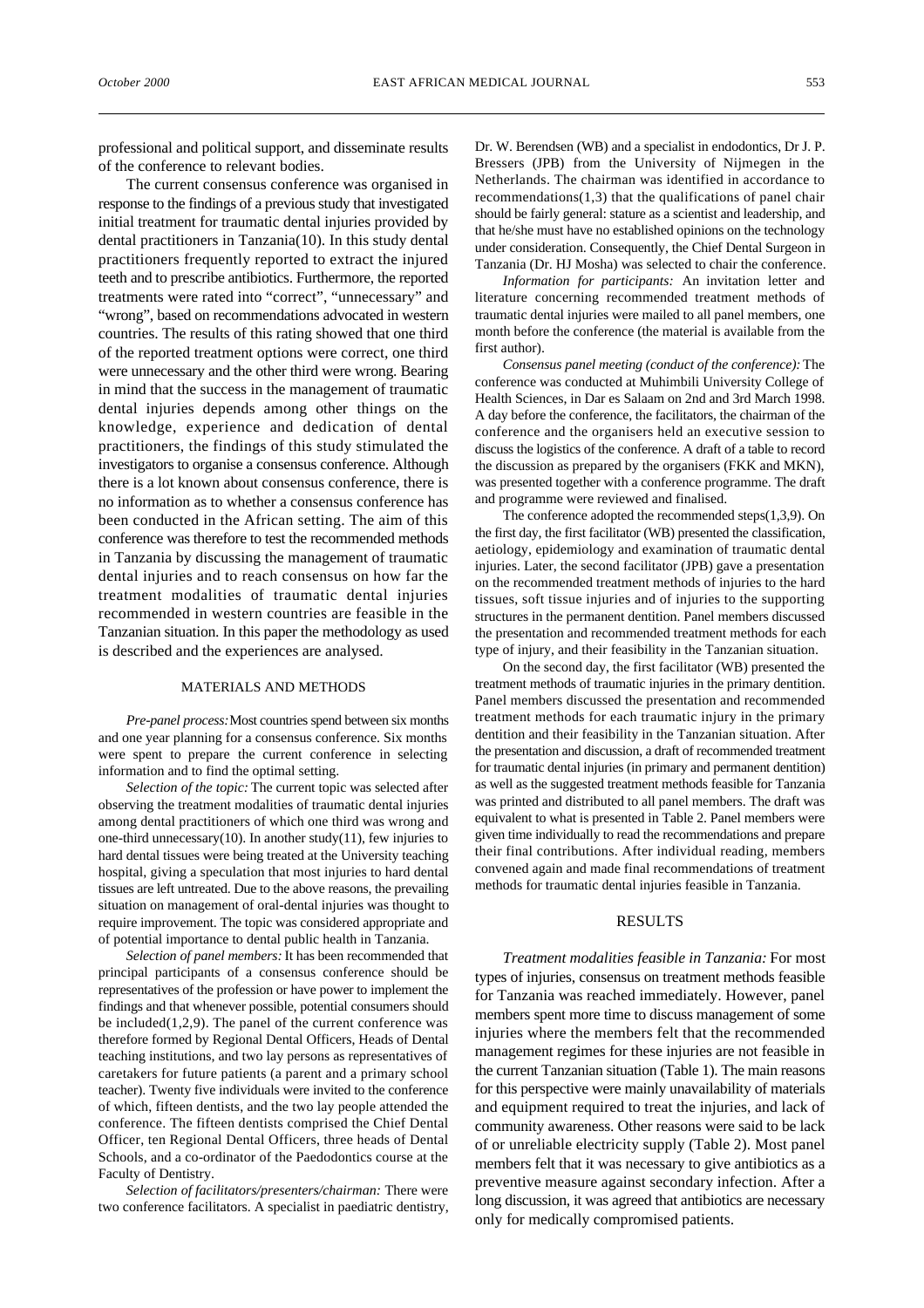# **Table 1**

| Injury                                               | Immediate consensus | Relatively<br>easy to reach consensus | More time<br>needed to reach consensus |
|------------------------------------------------------|---------------------|---------------------------------------|----------------------------------------|
| Enamel fracture                                      | X                   |                                       |                                        |
| Crown root fracture of deciduous teeth               | X                   |                                       |                                        |
| Uncomplicated crown-root fracture of permanent teeth | X                   |                                       |                                        |
| Complicated crown-root fracture of permanent teeth   | X                   |                                       |                                        |
| Root fracture of deciduous teeth                     | X                   |                                       |                                        |
| Concussion                                           | X                   |                                       |                                        |
| Sub-luxation (loosening)                             | X                   |                                       |                                        |
| Avulsion of deciduous teeth                          | X                   |                                       |                                        |
| Lateral luxation of deciduous teeth                  | X                   |                                       |                                        |
| Lateral luxation of permanent teeth                  |                     | X                                     |                                        |
| Intrusive luxation of deciduous teeth                |                     | X                                     |                                        |
| Extrusive luxation of deciduous teeth                |                     | X                                     |                                        |
| Alveolar fracture                                    |                     | X                                     |                                        |
| Soft tissue injuries                                 |                     | X                                     |                                        |
| Enamel infraction                                    |                     |                                       | X                                      |
| Uncomplicated enamel dentine fracture                |                     |                                       | X                                      |
| Complicated enamel dentine fracture                  |                     |                                       | X                                      |
| Horizontal root fracture of permanent teeth          |                     |                                       | X                                      |
| Intrusive luxation of permanent teeth                |                     |                                       | X                                      |
| Extrusive luxation of permanent teeth                |                     |                                       | X                                      |
| Avulsion of permanent teeth                          |                     |                                       | X                                      |

# **Table 2**

*Table 2a: Recommended treatment for crown and root fractures*

| Injury                                                             | Recommended management in western countries*                                                                                                                                | Management recommended for Tanzania                                                                                                                                                                               | Limitations/constraints                               |
|--------------------------------------------------------------------|-----------------------------------------------------------------------------------------------------------------------------------------------------------------------------|-------------------------------------------------------------------------------------------------------------------------------------------------------------------------------------------------------------------|-------------------------------------------------------|
| <b>Enamel</b> infraction                                           | No treatment is required. Control X-ray to rule<br>out other fractures and complications                                                                                    | Diagnostic X-ray and follow up<br>Advise parents and teachers about<br>possible complications                                                                                                                     | Not perceived as a problem<br>Lack of X-ray equipment |
| <b>Enamel</b> fracture<br>Uncomplicated enamel<br>dentine fracture | Smoothen sharp irritating edges<br>Permanent teeth-restore with composite                                                                                                   | Smoothen sharp irritating edges<br>Permanent teeth: Small part of<br>dentine round it up<br>Big part of dentine. i. restore with<br>composite or GIC or refer                                                     | Composite is not always                               |
| Complicated enamel<br>dentine fracture                             | Deciduous teeth - Grinding, fluoride varnish,<br>composite restoration<br>Permanent: Small exposure seen soon after injury<br>- restore with composite or reattach fragment | ii. Diagnostic X-ray and follow-up<br>Deciduous - grinding, glass ionomer or<br>composite, diagnostic X-ray and follow up<br>No delay, no bleeding, seal with calcium<br>hydroxide and restore with glass ionomer | available                                             |
|                                                                    | Small exposure (delayed treatment) - remove an<br>inflamed pulp then restore with composite or<br>reattach fragment                                                         | cement or composite<br>Late comer and bleeding                                                                                                                                                                    |                                                       |
|                                                                    | If pulp necrosis occurs: Teeth with open apex -<br>do apexification<br>Teeth with closed apex - do endodontic<br>treatment immediately                                      | Open apex: Remove part of inflamed<br>pulp apply calcium hydroxide and restore<br>Closed apex: Endodontic treatment                                                                                               | Poor patient compliance<br>with follow-up             |
| Complicated enamel<br>dentine fracture                             | Deciduous - Pulpotomy or Extraction<br>Permanent:<br>Small exposure seen soon after injury -<br>restore with composite or reattach fragment                                 | Deciduous-extraction<br>No delay, no bleeding: seal with calcium<br>hydroxide and restore with glass ionomer<br>cement or composite                                                                               |                                                       |
|                                                                    | Small exposure (Delayed treatment) - remove an<br>inflamed pulp then restore with composite or<br>reattach fragment                                                         | Late comer and bleeding                                                                                                                                                                                           | Poor patience compliance<br>with follow-up            |
|                                                                    | If pulp necrosis occurs<br>Teeth with open apex $-$ do apexification<br>Teeth with closed apex - do endodontic.<br>treatment immediately                                    | Open apex: Remove part of inflamed pulp<br>apply calcium hydroxide and restore<br>Closed apex: Endodontic treatment                                                                                               |                                                       |
|                                                                    | Deciduous - Pulpotomy or extraction                                                                                                                                         | Deciduous-extraction                                                                                                                                                                                              |                                                       |
| Crown root fracture<br>of deciduous teeth<br>Uncomplicated crown   | Extraction<br>Small part involved - restore a fractured crown,                                                                                                              | Extraction<br>Small part involved restore - restore a                                                                                                                                                             | None                                                  |
| root fracture of<br>permanent teeth                                | leave alone a fractured root segment<br>Big part of the root involved, control bleeding then                                                                                | fractured crown, leave alone a fractured<br>root segment<br>Big part involved - extract the tooth                                                                                                                 | Lack of equipment                                     |
| Complicated crown root                                             | restore a fractured fragment otherwise, extract the tooth<br>If bleeding can be controlled, endodontic treatment and                                                        |                                                                                                                                                                                                                   |                                                       |
| fracture of permanent<br>teeth                                     | restoration with composite. In most cases extraction                                                                                                                        | Extraction                                                                                                                                                                                                        | Lack of materials.                                    |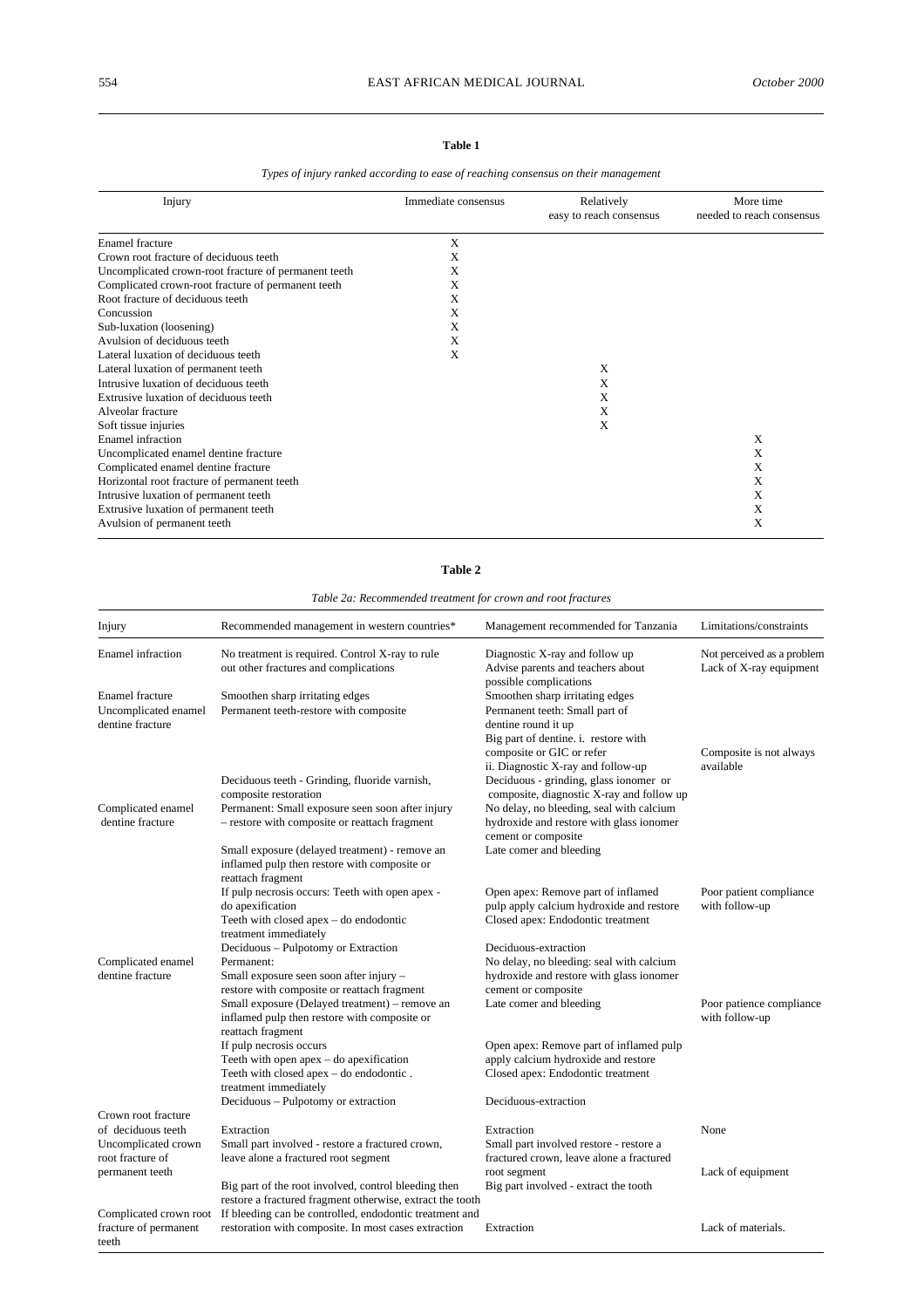### **Table 2b**

# *Recommended treatment for root fractures and luxation injuries*

| Injury                                                                                              | Recommended management in western countries*                                                                                                                                                              | Management recommended for Tanzania                                                                                                                                                                           | Limitations/constraints                                                                                                                        |
|-----------------------------------------------------------------------------------------------------|-----------------------------------------------------------------------------------------------------------------------------------------------------------------------------------------------------------|---------------------------------------------------------------------------------------------------------------------------------------------------------------------------------------------------------------|------------------------------------------------------------------------------------------------------------------------------------------------|
| Root fracture of<br>deciduous teeth<br>Horizontal root fracture<br>of permanent teeth<br>Concussion | Extraction of coronal part<br>No mobility - rigid splint x-ray is essential<br>In case pulp necrosis occurs do endodontic<br>treatment of coronal part and extract the apical part                        | Extraction of coronal part<br>No mobility - no treatment, control x-ray<br>and follow up<br>Mobility present - splint the tooth with<br>composite or cold cure. Control x-ray<br>and follow up                | None<br>Uncertainty in availability<br>of materials                                                                                            |
| Sub-luxuation<br>(loosening)                                                                        | No treatment is required. Advise good oral<br>hygiene, follow up<br>No treatment is required. Advise good oral hygiene,<br>follow-up. In case of occlusal interference,<br>relieve occlusion. Follow up   | No treatment is required. Advise good<br>oral hygiene, follow up<br>No treatment is required. Advise good<br>oral hygiene, follow up. In case<br>of occlusal interference, relieve occlusion.<br>Follow up.   | None                                                                                                                                           |
| Lateral luxation of<br>deciduous teeth                                                              | Usually no treatment is required if the crown is<br>displaced lingualy and apex displaced labialy. If<br>the tooth is displaced into the tooth germ, extraction<br>is the treatment of choice. Follow up. | Extraction                                                                                                                                                                                                    | Lack of X-ray machine.                                                                                                                         |
| Lateral luxation of<br>permanent teeth                                                              | Reposition the tooth. In case of complications,<br>do endodontic treatment                                                                                                                                | Reposition the tooth. In case of<br>complications, do endodontic treatment                                                                                                                                    | None                                                                                                                                           |
| Intrusive luxation of<br>deciduous teeth                                                            | No permanent tooth germ involvement, await<br>re-erruption in two months. If intruded towards<br>the germ, extract the tooth.<br>Follow up                                                                | No permanent tooth germ involvement,<br>chlorhexidine mouthwash for four days.<br>If intruded towards the germ, extract the tooth.<br>Follow-up                                                               |                                                                                                                                                |
| Intrusive luxation of<br>permanent teeth                                                            | Await for spontaneous re-eruption. If it does not<br>occur in one and a half months, do orthodontic<br>extrusion<br>Closed apex do endodontic treatment<br>Open apex do follow up                         | Extrude the tooth with a forceps, apply<br>a flexible splint for 7 to 10 days (using<br>available materials e.g. manila, fishing<br>line or iron wire), do endodontic treatment<br>before removing the splint | It is difficult for patients<br>to come back for follow-<br>up on routine appointments.<br>Lack of thin wire, plastic<br>string and composite. |
| Extrusive luxation of<br>deciduous teeth<br>Extrusive luxation of<br>permanent teeth                | Extraction<br>Reposition the tooth. Flexible splinting for 7 to<br>10 days. In case of pulp necrosis do endodontic<br>treatment <sup>*</sup>                                                              | Extraction<br>Reposition the tooth. Flexible splint<br>(using available materials e.g. manila,<br>fishing line or iron wire) for 7 to 10 days.<br>In case of pulp necrosis do endodontic treatment.           | None<br>Lack of thin wire, plastic<br>string and composite.                                                                                    |

\*References  $(12-15)$ 

### **Table 2c**

| Recommended treatment for avulsion, alveolar fractures and soft tissue injuries |                                                                                                                     |                                                                                            |                                                                                                            |  |  |
|---------------------------------------------------------------------------------|---------------------------------------------------------------------------------------------------------------------|--------------------------------------------------------------------------------------------|------------------------------------------------------------------------------------------------------------|--|--|
| Injury                                                                          | Recommended management in western countries*                                                                        | Management recommended for Tanzania                                                        | Limitations/constraints                                                                                    |  |  |
| Avulsion of deciduous<br>teeth                                                  | No treatment is required and re-plantation is<br>contraindicated                                                    | No treatment is required and re-plantation<br>is contraindicated                           | None                                                                                                       |  |  |
| Avulsion of permanent<br>teeth                                                  | Information to teachers and parents                                                                                 | Create awareness both among professionals<br>and general public                            | Dental professionals are not<br>conversant with steps<br>involved in the manage-<br>ment of avulsed teeth. |  |  |
|                                                                                 | Get the tooth: Gold it on the crown. Do not touch the<br>root; put it back in the socket. If the tooth fell down in |                                                                                            |                                                                                                            |  |  |
|                                                                                 | dirty, clean it with milk or normal saline                                                                          | Recommended transport media                                                                |                                                                                                            |  |  |
|                                                                                 | Otherwise, put a tooth in a glass of milk or normal                                                                 | Child/parent's vestibule, normal                                                           | The general public is not                                                                                  |  |  |
|                                                                                 | saline or into the child/parent's vestibule and go to<br>a dentist                                                  | saline or child's saliva                                                                   | informed on possible<br>treatment measures of                                                              |  |  |
|                                                                                 | At the dental clinic                                                                                                | At the dental clinic                                                                       | avulsed teeth                                                                                              |  |  |
|                                                                                 | Replant the tooth; apply a flexible splint for 7 to 10<br>days. Teeth with closed apex - do endodontic treatment    | Replant the tooth; apply a flexible splint<br>(using available material) for 7 to 10 days. |                                                                                                            |  |  |
|                                                                                 | after one week.                                                                                                     | Teeth with closed apex - do endodontic<br>treatment after one week.                        | Milk is not readily<br>available.                                                                          |  |  |
|                                                                                 | Teeth with open apex - follow up the patient. In                                                                    | Teeth with open apex - follow up the patient.                                              |                                                                                                            |  |  |
|                                                                                 | case of pulp necrosis do apexification                                                                              | in case of pulp necrosis do apexification.                                                 | Lack of thin wire and<br>plastic string.                                                                   |  |  |
| Alveolar fracture                                                               | Refer the patient to oral surgery department                                                                        | Re-position a fractured fragment, apply<br>a rigid splint and stitch the wound.            | No oral-surgeons<br>upcountry.                                                                             |  |  |
| Soft tissue injuries                                                            | Clean the wound. Stitch when necessary. Advise                                                                      | Clean the wound. Stitch when necessary.                                                    |                                                                                                            |  |  |
|                                                                                 | good oral hygiene                                                                                                   | Advise good oral hygiene                                                                   | None                                                                                                       |  |  |

\*References (12-15)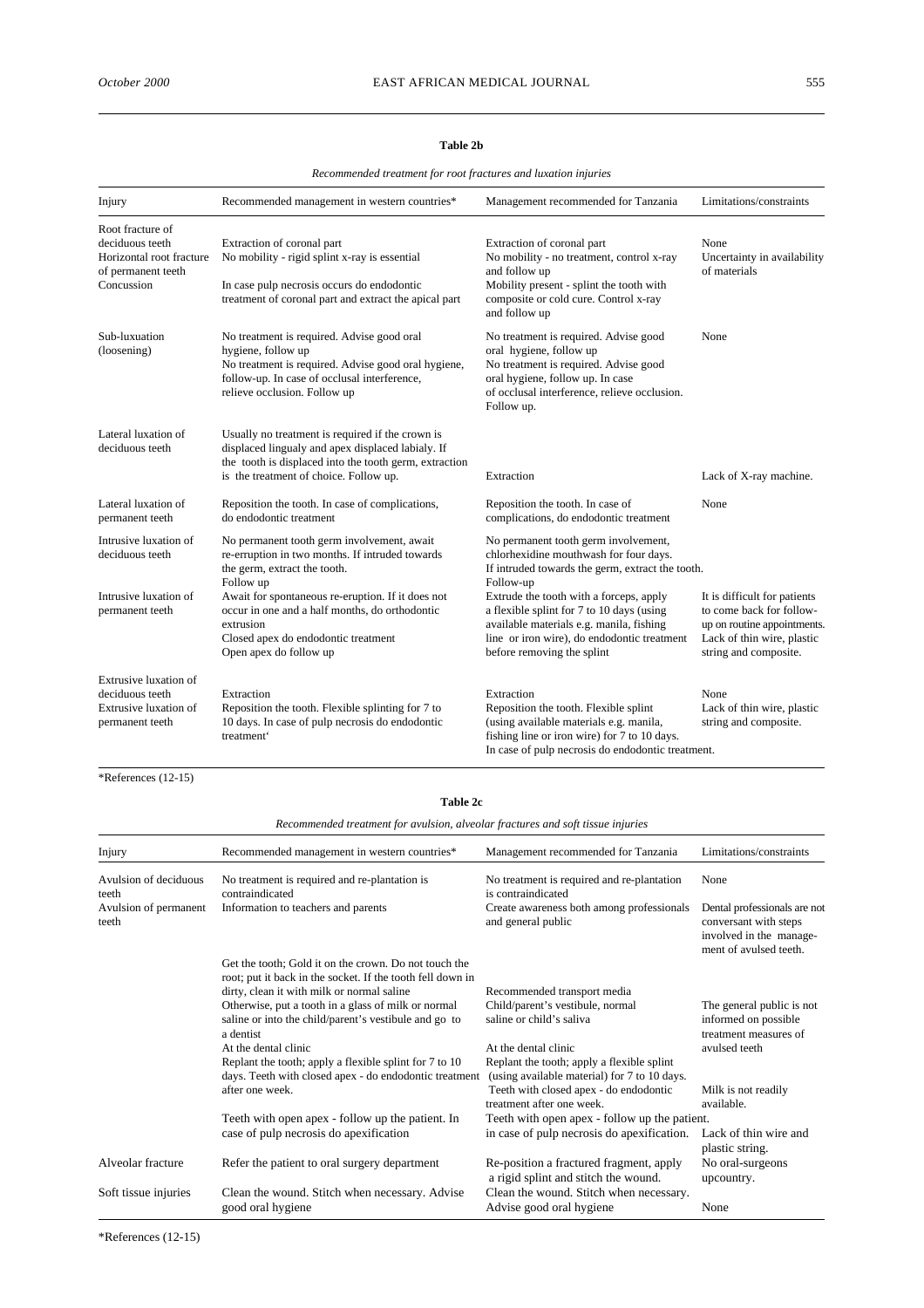*Ratification of a consensus statement:* The consensus statement was submitted to the Chief Dental Surgeon (CDS) for ratification. In Tanzania dental clinics and a large workforce is owned by the Government and thus under the administration of the CDS. Therefore, ratification from him was considered adequate. A statement of ratification was received from the Chief Dental Surgeon.

*Dissemination of a consensus statement:* After ratification, the consensus statement was distributed to all dental practitioners in Tanzania and was made available in the Library of the Faculty of Dentistry. In addition, it is planned that the statement will be presented during one of the scientific conferences of the Tanzania Dental Association. To investigate the willingness to use the consensus statement, all 209 dental practitioners were provided with the consensus statement and were requested about their willingness. Fifty seven per cent (57%) of the dentists responded and indicated their intention to use the consensus statement.

## DISCUSSION

This conference was the first consensus meeting to be held in Tanzania to discuss an oral health problem. Fifty eight per cent of invited members attended the conference. It was learnt that the main reason for non-attendance was communication problems. The conference lasted for two days, the duration recommended by founders of consensus methodology(1-4). Panel members participated actively in the discussion and consensus was reached. Most panel members perceived the conference as a continuing education session. This provides a difference between the current conference and previous conferences conducted elsewhere whereby experts of a certain specialty meet to resolve a controversy issue.

During the discussions, dental practitioners revealed that most Tanzanians would not perceive crown fractures as a medical/dental problem especially when there are no soft tissue injuries. Therefore lack of awareness may contribute to delay in seeking dental consultation. Members reported lack of equipment and materials as well as limited knowledge and experience to be stumbling blocks in early management of traumatic dental injuries. These problems together with lack of community awareness influence the choice of treatment.

Although an obvious gap was observed between the facilitators' knowledge and experience, and that of panel members, a calm discussion prevailed and consensus was reached. The difference in knowledge may have influenced the validity of the consensus statement since Tanzanian dental practitioners had a limited contribution. Therefore a follow up investigation seems inevitable.

In addition to reaching consensus, panel members made three recommendations to facilitate proper management of traumatic dental injuries. The first recommendation was that parents and teachers should be provided with guidelines or instructions about self-care following trauma. Accordingly, guidelines for school teachers were prepared and distributed to primary schools in one region. The effectiveness of these guidelines will be assessed. Using results from this assessment, a wider coverage of the country will be planned. Guidelines for parents will be prepared later. A second recommendation was that teaching on the management of traumatic dental injuries should be emphasised at training institutions, namely, the Faculty of Dentistry and the Assistant Dental Officers' School. Implementation of this recommendation has started at the Faculty of Dentistry while efforts will be made to emphasise teaching at the Assistant Dental Officers' School. The third recommendation was that Dental practitioners at dental clinics in the country should get continuing education about the management of traumatic dental injuries. The Chief Dental Officer is planning a continuing education workshop for dental practitioners.

The methods in the current consensus conference followed recommendations derived from literature(1,3,9), with the exception that the seminar participants were not experts in the area under study. Instead, they were the professional administrators who will be influential in supporting dissemination of the consensus statement and the related recommendations. This variance was due to the fact that the controversy issue on the management of dental trauma was reported by investigators, unlike in literature where controversy arises from the practitioners themselves. Besides, in Tanzania there are no experts in the management of dental trauma. Despite this deviation, the outcome of the conference shed light on the reasons behind the treatment choices provided by Tanzanian dental practitioners and the apparent difference for the recommendation from the treatment modalities recommended in western countries.

The consensus statement (Table 2) was made available to all relevant parties. Therefore, it is expected that the statement will influence dental practitioners' choice of treatment modalities. However, changing of any behaviour requires constant reinforcement. Besides, the authors can not guarantee the actual use, instead they will continue to motivate practitioners to refer to the consensus statement whenever a patient with trauma seeks dental consultation at their clinics. A follow up study to assess the effectiveness of the dissemination is recommended.

The methods for achieving consensus used in the current conference were found to be useful for the Tanzanian situation. It is recommended therefore that the methods be adopted for other oral health issues requiring a solution. However, it is proposed that in future, organisers of a conference should prepare a list of controversy issues, send the list to potential participants to give them an opportunity to participate in selecting a topic for discussion.

#### ACKNOWLEDGEMENTS

The authors thank Dr H.J. Mosha for chairing the conference, Dr W. Berendsen and. Dr J.P. Bressers for facilitating the conference and all panel members for their participation. The University of Nijmegen through the WHO Collaborating Center for Oral Health Planning and future scenarios sponsored the conference.